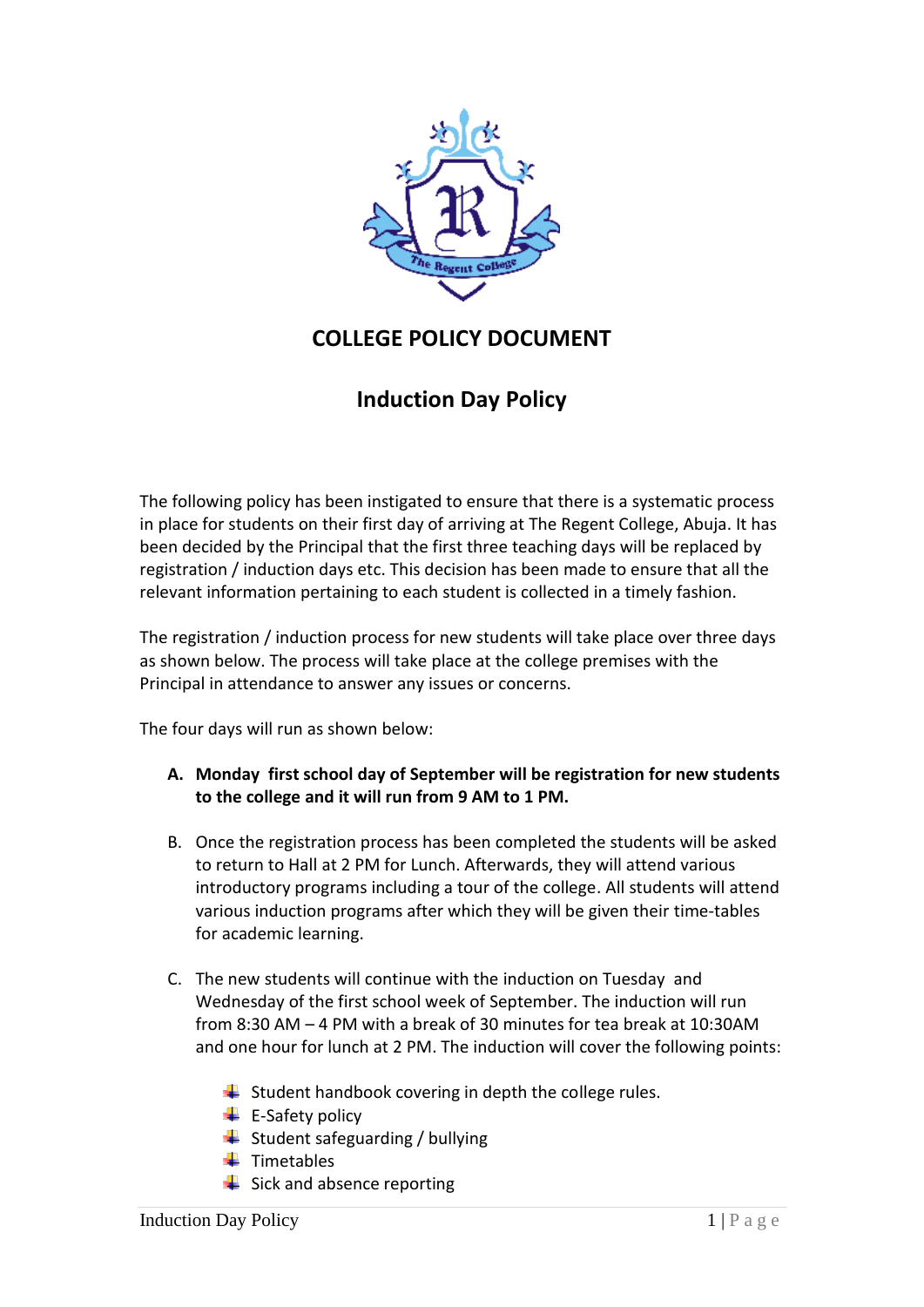- $\bigstar$  Behaviour and Academic Responsibility
- $\ddot{\bullet}$  The importance of IELTS classes
- $\frac{1}{\sqrt{2}}$  Biometric System
- $\frac{1}{\sqrt{2}}$  Student welfare
- D. It is envisaged that the above will be delivered by college tutors. The induction will cover all aspects of college life including welfare.
- E. All new students will complete a medical registration form and questionnaire so that they can be registered at the local Hospital, Zankli Medical Centre. The Head of Hostels/ Pastoral Care will organise a meeting with boarding students so that the regulations can be explained and signed for.
- F. Wednesday of the first week will be used to round -off the induction activities and team building functions.
- G. These students will be on timetable from Thursday of the first school week of September.
- H. **Returning students will also attend the induction for 2 days and go through the registration process. Their classes will begin on Wednesday of the first school week of September.**
- I. Lessons will start for all New Students on Thursday of the first school week of September.

## **Student registration for new students will follow the following process:**

- 1. As they enter the college reception they will be asked to register by showing the relevant college paperwork and fees teller.
- 2. The student will then be handed a number of forms, which they will need to read, sign and then return. Members of staff will be on hand to answer any questions and / or explain the wordings of the documentation before being signed by the student.
- 3. Any student who needs a payment plan will be given an explanation of how the payment plan is made and where to find the accounts office in order to discuss further.
- 4. On completion of point 3, the student will join other students in the hall for the induction program.
- 5. The last aspect of the induction is the receipt of the timetable and confirmation of the course and / or subjects.